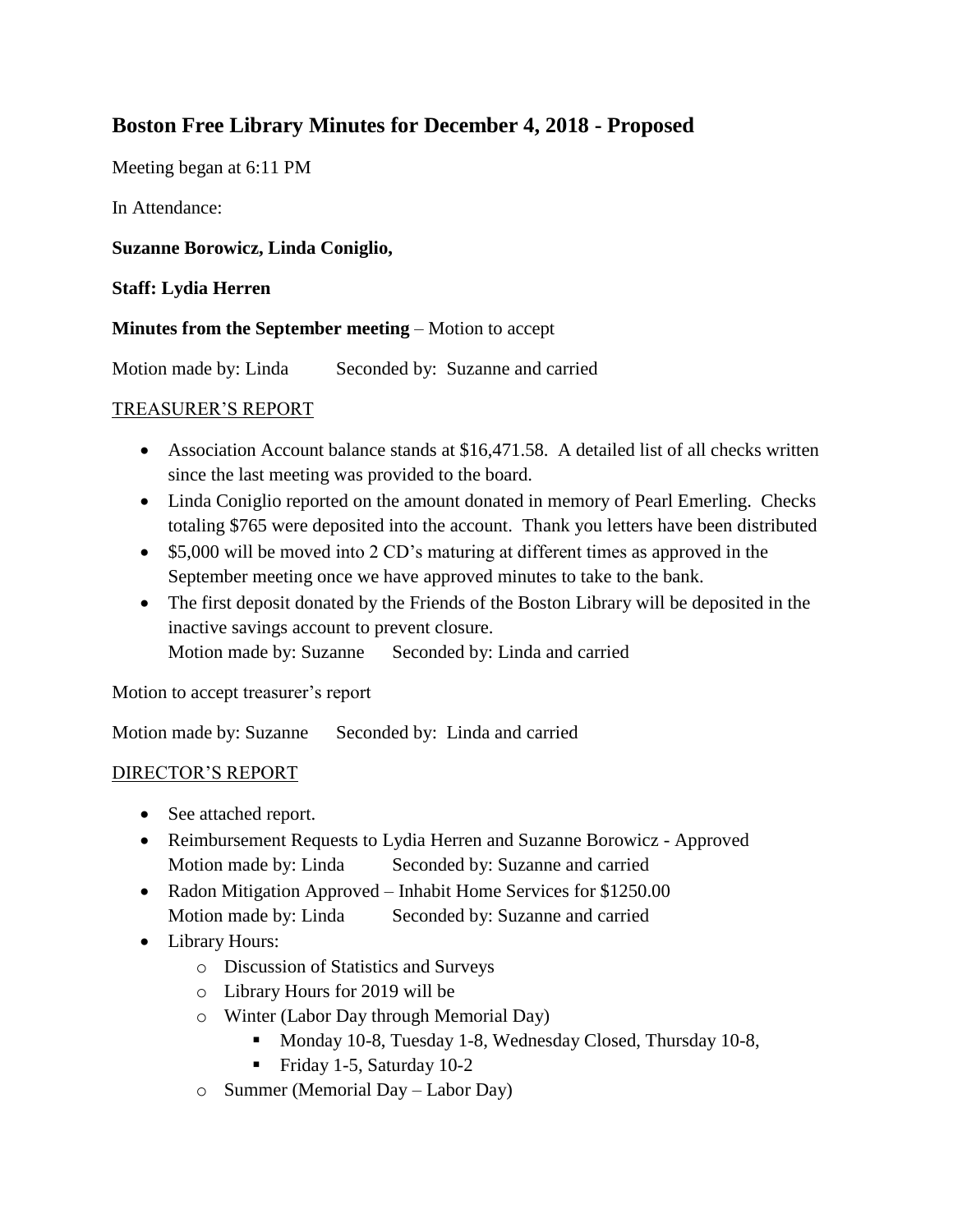Monday 10-8, Tuesday 1-8, Wednesday 10-2, Thursday 10-8, Friday 1-5, Saturday and Sunday Closed

Motion made by: Linda Seconded by: Suzanne and carried

- Gallivan Grant
	- o Purchase VHS and Film Conversion Devices, iPad 3D scanning device, Fusion 360 or similar software design license, and 3D printer filament approved Motion made by Linda Seconded by Suzanne and carried
	- o Discussion of a Library of Technology Things: Lydia will discuss with Tom Carloni of the Elma Library which items are most popular for check out and compile a list for purchase for the next board meeting.
- Financial Documents and Policy Updates New Minimum Standards for NYS
	- o The library director will develop a schedule for policy updates as required by NYS Education Department. A Claims Audit Policy will be written to be approved at the next meeting with the anticipation of appointing Arlene Henry as the Claims Audit Officer for the library.

#### OTHER BUSINESS:

Holiday Bonuses will be given to Cheryl Dunmire and Michael Nowak as in previous years \$25.00 each. Motion made by: Linda Seconded by: Suzanne and carried

Library Book Delivery to homebound residents in the Boston/Colden area:

The director is currently speaking with Meals on Wheels about the possibility of developing a program that would deliver books, movies, audiobooks and music CDs to homebound residents in our service area. More information is currently being gathered and will be presented at the next meeting.

One additional meeting is being added to the schedule to allow for more regular meetings.

Motion to adjourn the meeting:

Motion made by: Linda Seconded by: Suzanne and carried

7:12 - Meeting adjourned

#### **MEETINGS in 2019:**

February 12, 2019 April 9, 2019 June 11, 2019 September 10, 2019 December 10, 2019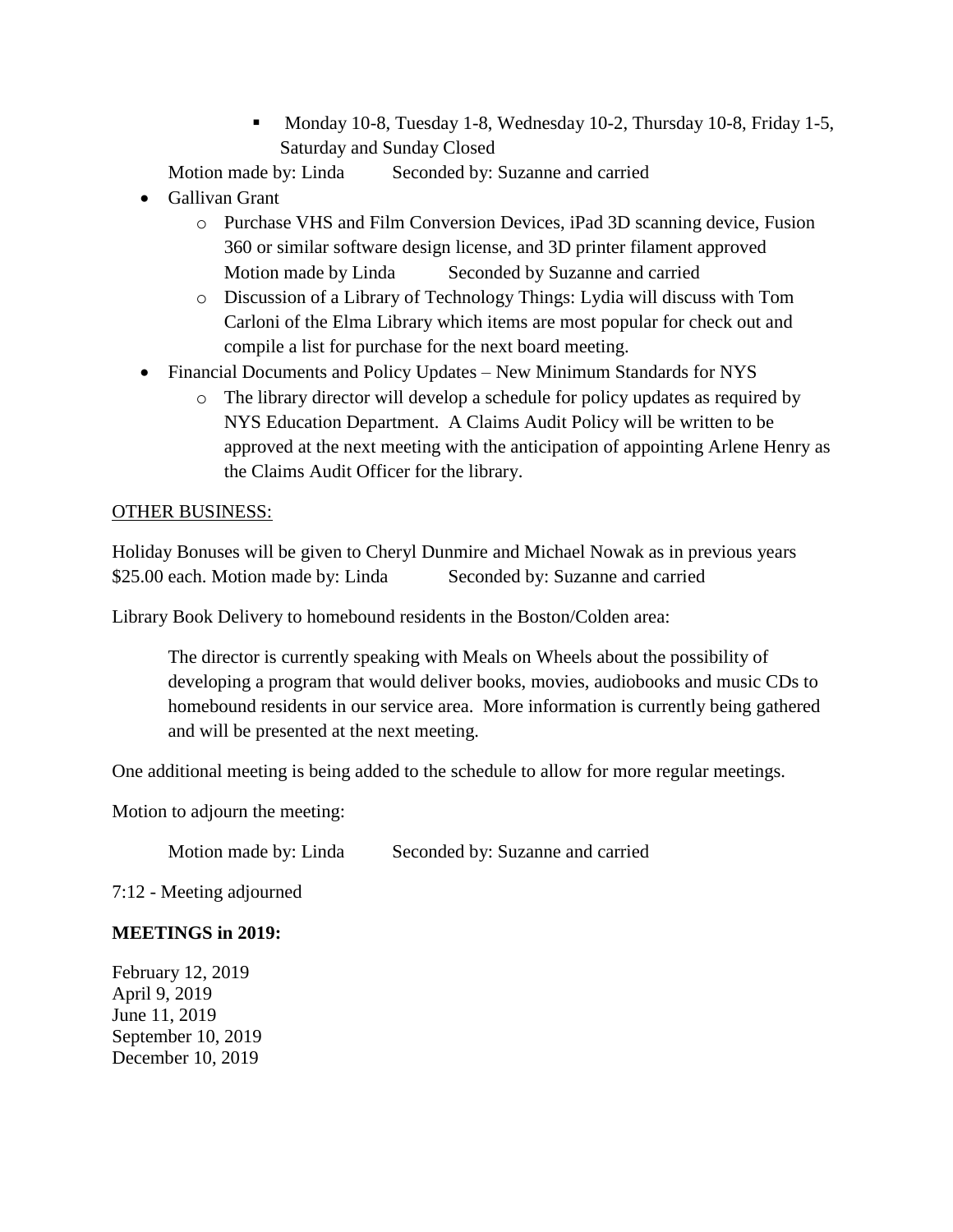Librarian's Report – December 4, 2018

| Checks written since the fast board meeting |                                         |           |
|---------------------------------------------|-----------------------------------------|-----------|
| 2252                                        | Chevalier-Plow Contract                 | \$900     |
| 2253                                        | Republic Services - Garbage             | \$64.83   |
| 2254                                        | Michael Nowak – Mulch and Light Bulbs   | \$55.72   |
| 2255                                        | Michael Nowak- Lawn Mower Battery       | \$43.36   |
| 2256                                        | <b>VOID</b>                             |           |
| 2257                                        | Carl Borowicz - Ballast                 | \$17.12   |
| 2258                                        | Funke Electric – Light Problem Shooting | \$95.00   |
| 2259                                        | Erie County Water Authority             | \$48.72   |
| 2260                                        | USPS – 990 Form and Roll of Stamps      | \$62.40   |
| 2261                                        | Republic Services - Garbage             | \$65.32   |
| 2262                                        | USPS – Radon Kit Mailing                | \$7.60    |
| 2263                                        | <b>Ashford Small Engine Repair</b>      | \$118.00  |
| 2264                                        | Republic Services – Garbage             | \$65.27   |
| 2265                                        | <b>Travelers Insurance</b>              | \$1962.00 |
| 2266                                        | Post Office Box                         | \$144.00  |

1. Contract Account Balance: \$1381.64 Checks written since the last board meeting

- 2. Payroll Report: As of Pay Period 21 we are projected to be under budget for staffing by \$5,400. This amount will be less by the end of the year because we have finally filled all vacancies. Next year will run much closer to the budgeted amount (assuming staffing levels remain consistent).
- 3. System Paid Expense Report:

As of 9/30/18 Boston is projected to be within our System Paid expenses for 2018. This report includes wages, benefits, retirement, natural gas, electricity, and phone lines.

- 4. Other Expenses
	- a. Above and Beyond Tree Pruning: After obtaining three estimates for pruning, we chose Above and Beyond Tree Company to prune the oak tree to the left of the driveway and trees along the right side of the parking lot. Work was completed on October  $12<sup>th</sup>$  and cost \$800. Limbs along driveway and parking lot were dangerous for patrons especially with the upcoming snow season and some branches even extended to touch the left side of the library building.
	- b. Ashford Small Engine Repair: The push mower needed a new drive belt, blade, and oil/filter change to remain operational. Work was competed on 10/28/18 by Ashford Small Engine Repair for \$118.00 paid for out of the contract account.
- 5. Reimbursement Requests
	- a. Suzanne is requesting \$69.74 for supplies for our card making class on December  $8<sup>th</sup>$ .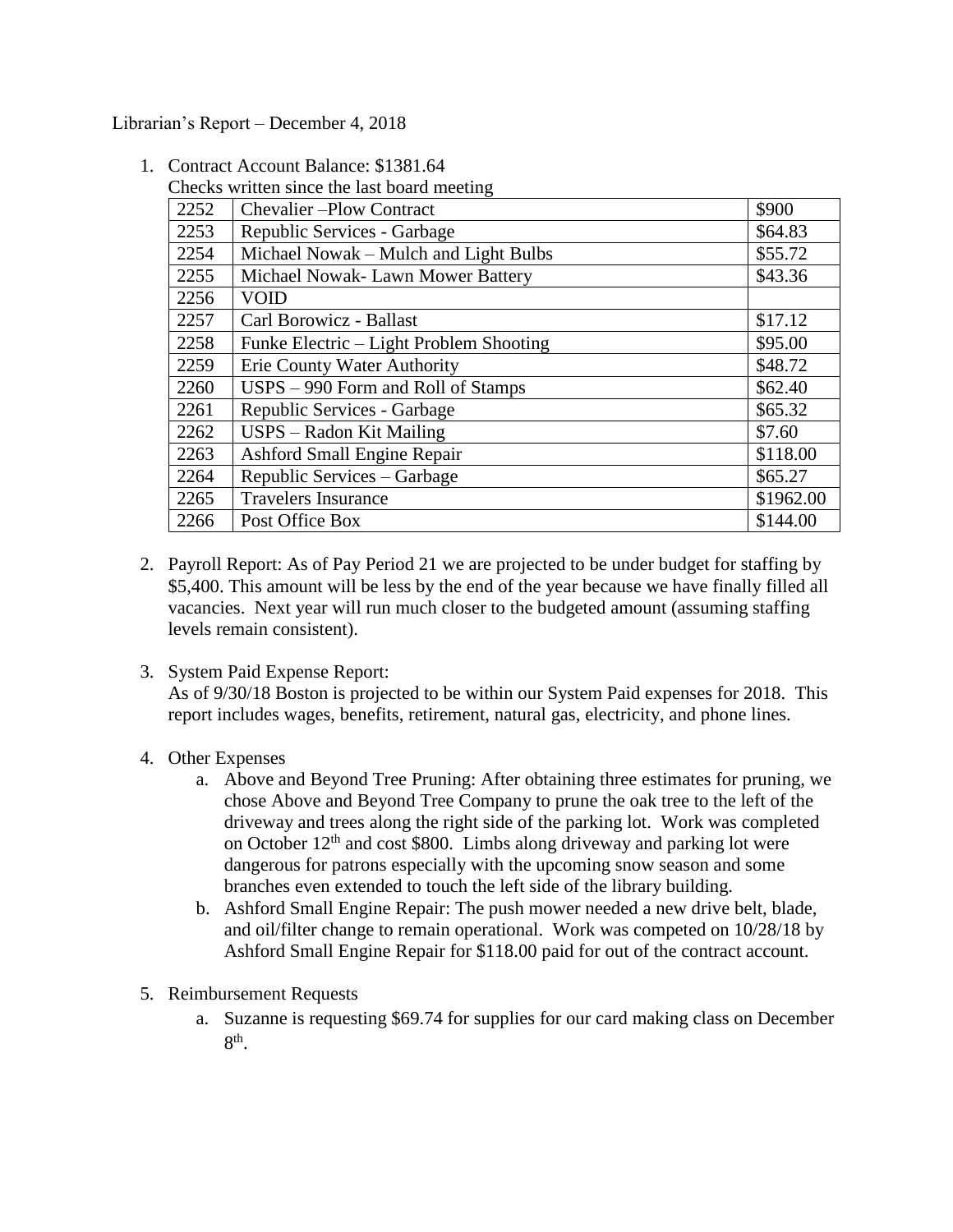- b. I am requesting a reimbursement of \$233.73 for supplies purchased for programs between September and December of this year including our Rock Star Craft, Pumpkin Art, Graham Cracker Houses, and Christmas Ornament Making class.
- c. Both requests as well as the funds provided to the musician for the Gala will be submitted to Central for reimbursement to the Association from our Central programming funds and the Year End Appeal.
- 6. Staff Changes: Susan Rudnicky was hired as a part-time clerk typist. She was a former library director of the Hoag Library in Albion, NY.
- 7. Meetings
	- a. September 11 WNYLRC Training Center Weeding Training
	- b. September 12 Central Manager's Meeting
	- c. September 19 West Seneca Contract Manager's Meeting
	- d. September 29 Collins ACT Meeting
	- e. October 10 Central Manager's Meeting
	- f. November 14 Central Manager's Meeting
	- g. November 17 West Seneca ACT Meeting
	- h. November 19 Central Mindset Workshop
	- i. November 26 Central Mindset Workshop
	- j. December 5 YSG Meeting and Ready to Read Training
	- k. December 7 Central Calendar Training
	- l. December 12 Central Manager's Meeting
- 8. Correspondences:
	- a. Thank you letters were sent to
		- i. Town of Colden Supervisor for the \$1,000 donation
		- ii. All Gala and book sale volunteers as well as patrons and businesses who donated baskets or items to the basket raffle.
- 9. Radon Mitigation Options
	- a. In June, we had the radon in the basement tested by Certified Radon Systems and we came back with a reading of 6.5pCi/L. Action is strongly recommended at levels over 4.0pCi/L.
	- b. We retested with a kit purchased at Walmart and received a level of 4.3pCi/L which is significantly lower.
	- c. I obtained four estimates for mitigation that had a wide range:
		- i. WNY Inspection Services \$2640.00
		- ii. WNY Radon Mitigation \$1383.00
		- iii. Certified Radon Systems \$1700.00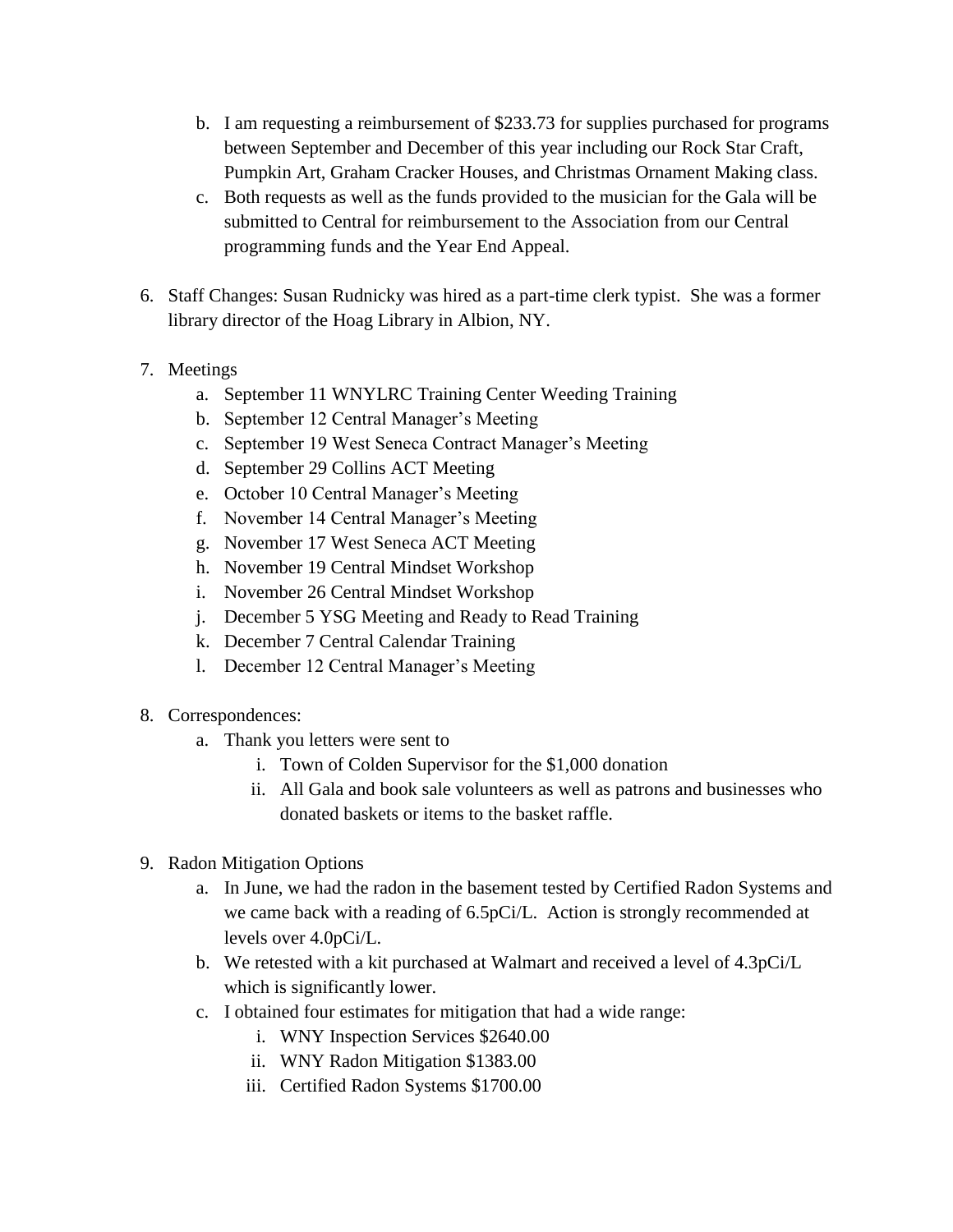iv. Inhabit Home Services \$1,250.00

- d. The Town of Boston's Engineer recommended Inhabit Home Services for mitigation. All estimates contain a 5 year guarantee or a warranty on the fan.
- 10. Year Round Hours Discussion
	- a. Many libraries across the system have switched to year-round hours for consistency of service. At this time in addition to Boston, Grand Island, Lackawanna and Newstead still have summer hours. Concord is switching to year round hours and will be closed on Fridays and open on Saturdays.
		- i. After carefully observing statistics and considering all of our options, I believe we should continue to switch hours in the summer. Saturday statistics take a serious hit as the weather improves (I have made a note of this in my last several years of circulation calendars).
		- ii. Consistency and responsiveness to the community is important however, so I conducted a survey of library patrons. We had only 13 responses, but 9 out of 13 voted for switching to 1-5 (instead of 2-6) on Fridays during the winter. 10 out of 13 also voted for Wednesdays from 10-2 which would be a direct switch from current Saturday hours (for the summer).
		- iii. Fridays for the summer were almost evenly split with 5 of 13 of the respondents interested in Friday mornings and 7 of 13 interested in 1-5 hours. If we stay with  $1:00 \text{ PM} - 5:00 \text{ PM}$  year round the only switch in the summer would be closing Saturdays and opening during the same hours on Wednesday mornings instead. We don't know how Concord's new hours might affect our Friday circulation. Friday mornings worked very well in 2016 but not well in 2017. We could try staying consistent 1- 5 on Fridays year-round. If we decide to switch to mornings for the summer I would recommend 10-2 so it is consistent with Wednesday's hours.
		- iv. Our 2019 hours need to be submitted tomorrow morning. I already obtained an extension so we could vote on this tonight.
		- v. My recommendation:

#### **Winter Hours**

Monday 10-8 Tuesday 1- 8 Wednesday Closed Thursday 10-8 Friday 1-5 Saturday 10-2

#### **Summer Hours**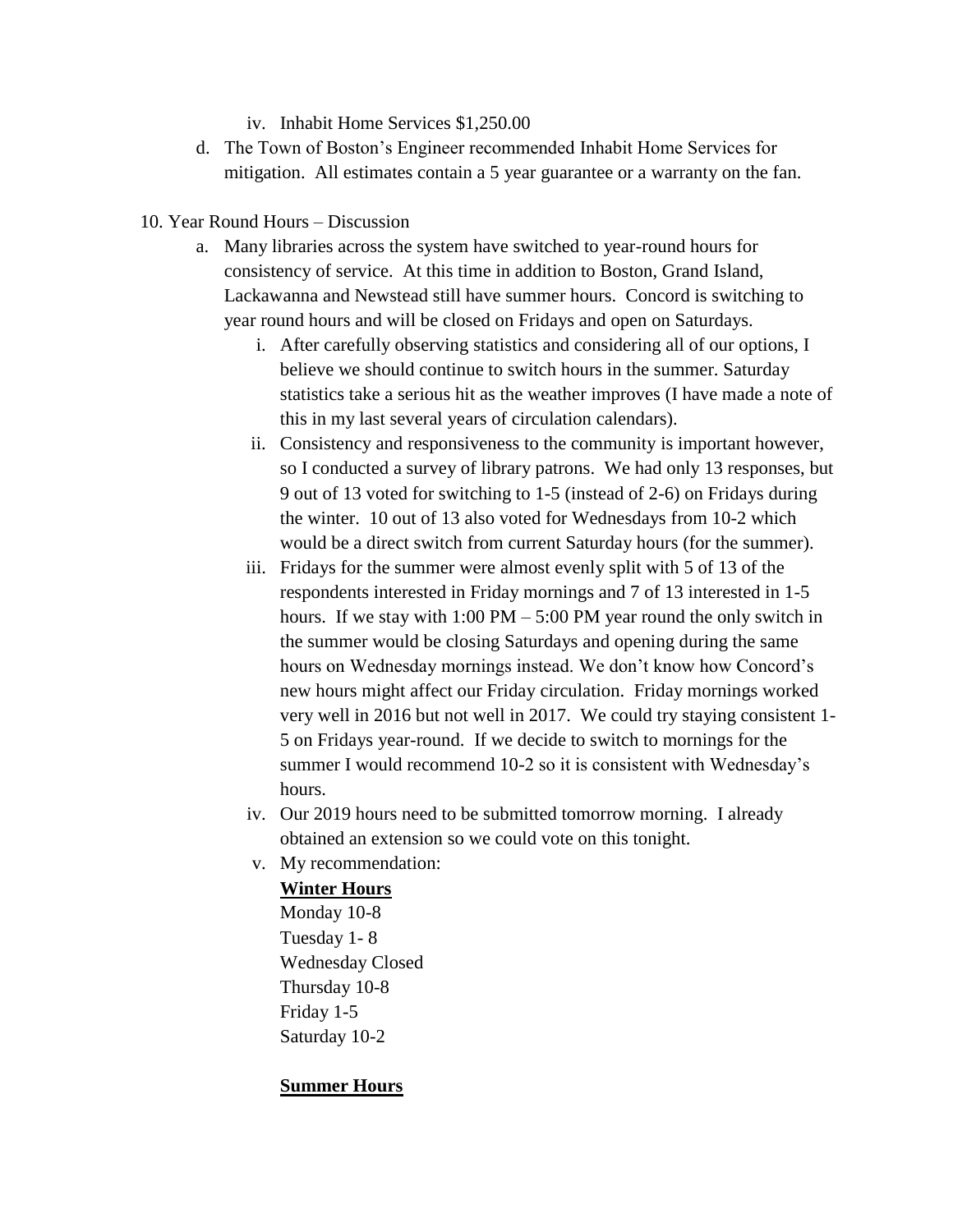Monday 10-8 Tuesday 1-8 Wednesday 10-2 Thursday  $10 - 8$ Friday 1-5 Saturday/Sunday Closed

- 11. Fall Gala and Book Sale
	- a. The Gala and Book Sale were a success this year! The Friends of the Boston Library raised a total of \$3504.70.
	- b. Ticket Sales accounted for \$1598 (2017=\$1412)
	- c. Basket Raffle/Wine and Beer raised \$1320 (2017=\$1240)
	- d. Book Sale profits accounted for \$840.75 (2017=\$823.00)
	- e. Additional Donations of \$200 were given to the Friends at this time.
	- f. The Town of Colden also presented \$1,000 to the Association to be used for programming for the community.
- 12. Gallivan Grant Bullet Aid
	- a. We have received \$2,500 from Senator Patrick Gallivan's office for use towards computer equipment, technology, a computer training program or security for library patrons. That brings our total in the fund to **\$5,520.97 for 2018**
	- b. Launch Pad supervisor Jordan Smith provided me with the following links to equipment purchased by Central for conversion:
		- i. \$499 Samsung DVD-V9800 Tunerless 1080p Upconverting VHS Combo DVD Player (Combo VHS/DVD player that exports via HDMI)
		- ii. \$99 HDML-Cloner Box Suite (used for actually recording the output of HD signals to a thumb drive)
		- iii. \$1,299 Pacific Image Reflecta Super 8 to Digital Video Converter (for converting Super 8 film into HD video)
		- iv. \$675 Epson Perfection V800 Photo scanner (for scanning and converting printed photos, as well as 35mm Negative & Slides)
		- v. \$319 Sony DCR-HC52 MiniDV Handycam Camcorder (for playback of MiniDV tape format videos)
	- c. I had selected the following equipment from Amazon:
		- i. \$119.95 -ClearClick Video to Digital Converter Capture Video from VCR's, VHS Tapes, Hi8, Camcorder, DVD, Gaming Systems (much cheaper option than the Samsung, but it is not upconverting the files.
		- ii. \$169.99 KODAK SCANZA Digital Film & Slide Scanner Converts 35mm, 126, 110, Super 8 & 8mm Film Negatives & Slides to JPEG –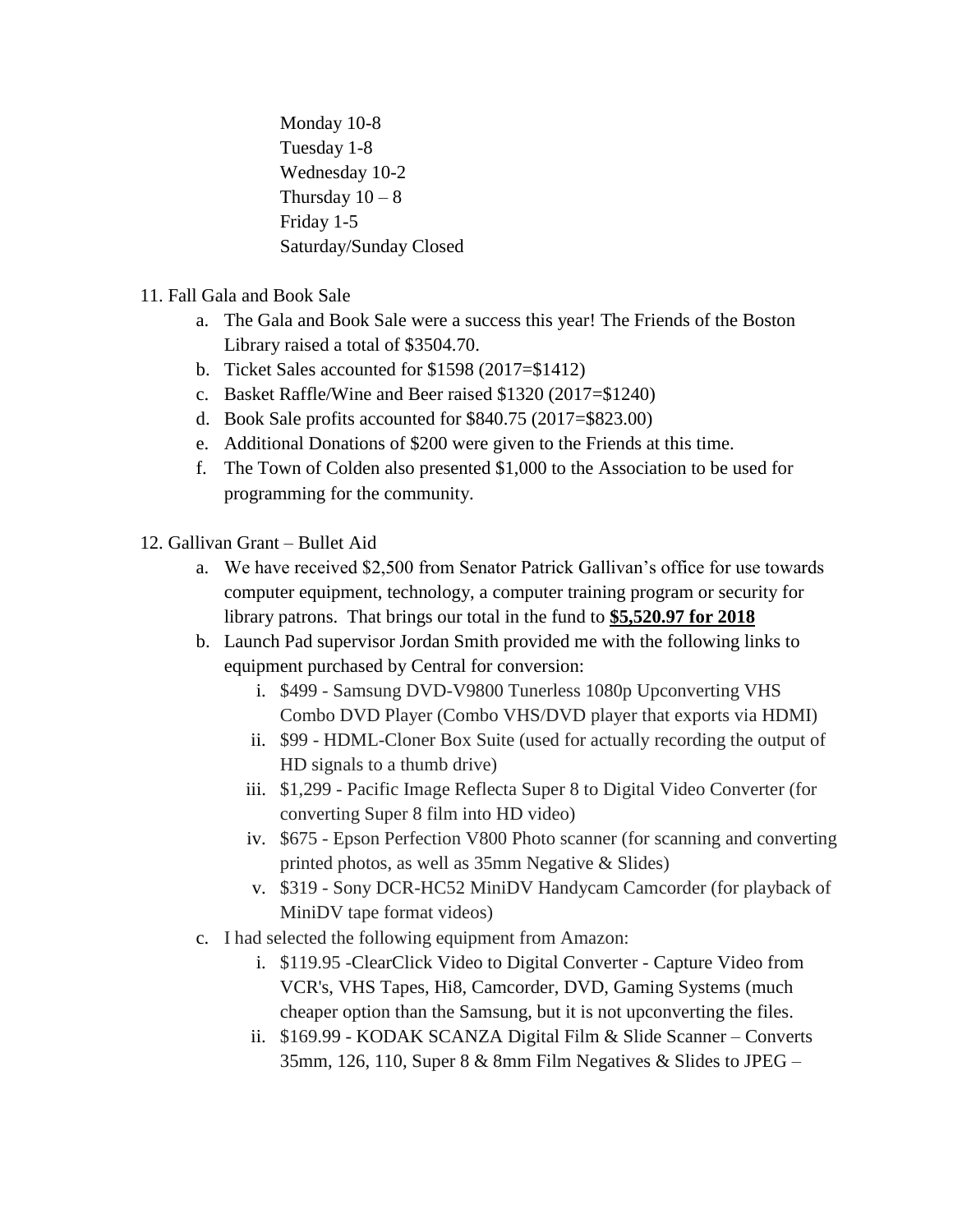Includes Large Tilt-Up 3.5" LCD, Easy-Load Film Inserts, Adapters & More

- iii. \$273.99 Wolverine 8mm and Super 8 Film Reel Converter Scanner to Convert Film into Digital Videos. Frame by Frame Scanning to Convert 3 inch and 5 inch 8mm Super 8 Film reels into 720P Digital
- d. I am meeting with a 3D printing expert from the Hoag Library in Albion to discuss options for design software purchasing. Fusion 360 is \$310 for a yearlong license. I would also like to purchase more 3D printer filament with the funds to allow patrons to print at low/no depending on size costs.
- e. Elma has started a library of things including Go-Pro, Metal Detectors, and various other technology gadgets to be checked out to the public. We could use Gallivan funds to start a collection like this.
- 13. Fall Programming Statistics
	- a. We have had a very business fall schedule. There were 24 scheduled preschool story times, 4 family seasonal craft evenings, outreach to Churchill Child Care and Colden Arts Festival, 16 therapy dog reading days, Turtles with the Niagara Aquarium, Nature Play with Central Library's Children's Staff, Graham Cracker Houses and an upcoming Christmas Card Making Class.
- 14. Upcoming Spring Programming
	- a. Story Time for 3-6 year olds will be held every Tuesday at 6:00 PM through the winter and spring. Thursday's 10:30 AM story time will be geared towards younger children from 6 months to 3 years old.
	- b. Take Your Child to the Library Day February  $3<sup>rd</sup>$  will include special events, giveaways, and a snow slime making program.
	- c. Craft Programs Our seasonal craft programs have been extremely popular with an average attendance of nearly 40 people at each session. We will be continuing these programs with Valentine's, St. Patrick's Day, and Easter Crafts in February, March and April.
	- d. We have 2 Technology Programs
		- i. Book a Technology Trainer January  $26<sup>th</sup>$  from  $10:30AM 1:30PM$
		- ii. Family History- Ancestry Library Edition February  $11<sup>th</sup>$  from 5:30PM-7:30PM
	- e. I am also looking into scheduling workshops with the 3D printer and eventually with the 3D printer software once that is purchased.
- 15. Financial Documents and New Minimum State Standards
	- a. I attending an ACT meeting on November  $17<sup>th</sup>$  in which the library trustees and directors from Orchard Park, Cheektowaga and Clarence spoke about their